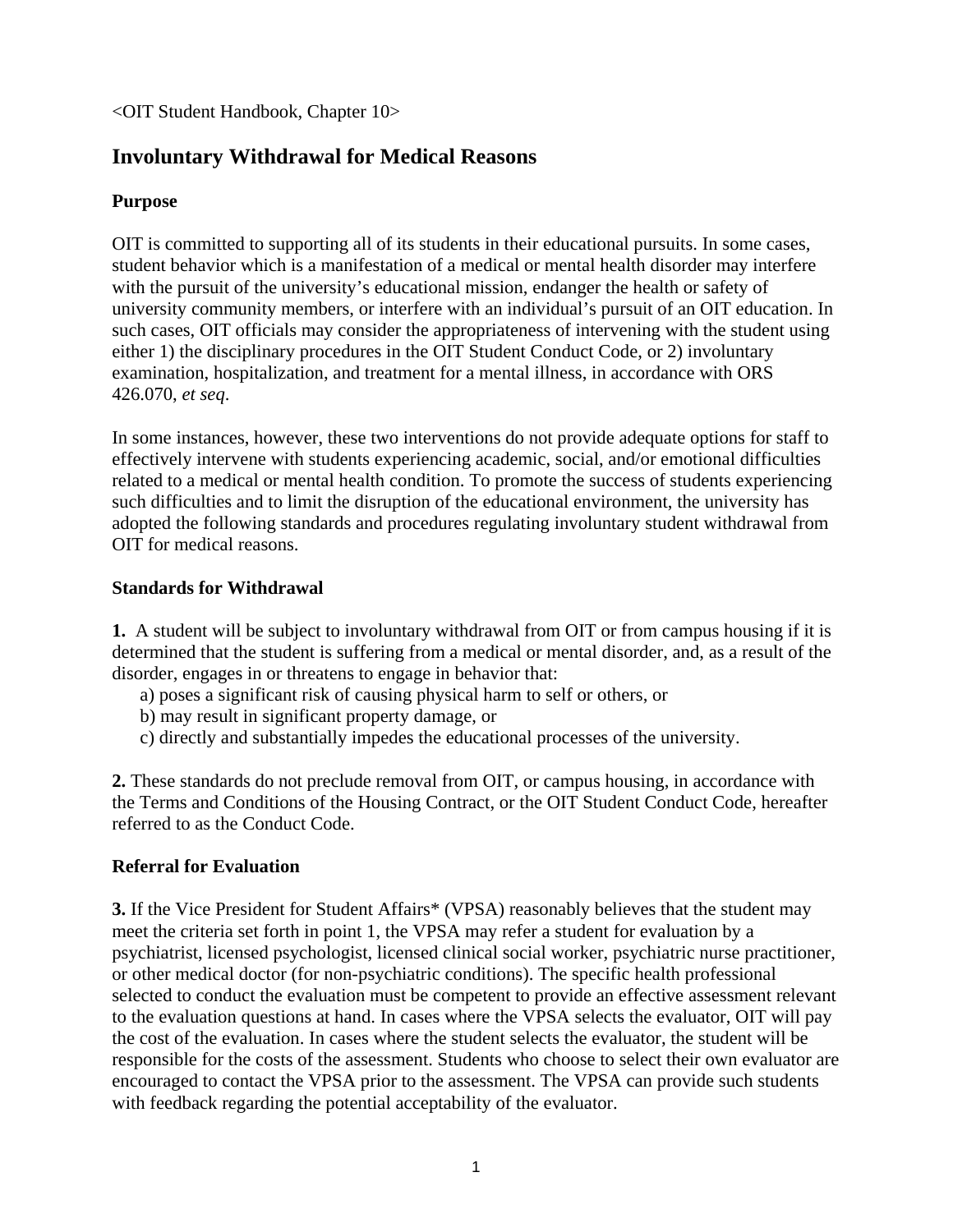**4.** Students referred for evaluation in accordance with point 3 (above) shall be so informed in writing, either by personal delivery or by certified mail, and shall be given a copy of these standards and procedures. The letter will include a reference to the student's right to appear personally before the VPSA in order to challenge the necessity of the evaluation. The evaluation must be completed within five academic days from the date of the referral letter, unless an extension is granted by the VPSA in writing.

**5.** Prior to any evaluation, the student being evaluated must sign a release of information form that authorizes the university to share appropriate relevant background information with the selected evaluator. Release forms are available through the office of the VPSA. The VPSA will typically then contact the evaluator to provide relevant background information.

**6.** Upon completion of the evaluation, the treating professional will complete a *Student Medical Leave Evaluation Form* (hereafter referred to as the Evaluation Form) (see Appendix A) provided by the VPSA, which guides the evaluation of any substantial threats the individual poses to self, others, university property, or the educational processes of the institution. The professional must also provide a recommendation concerning the necessity for medical leave for the student. This form will be submitted to the VPSA.

**7.** Upon review of the Evaluation Form, the VPSA will submit all relevant information to either the Director of the Counseling Service (for mental health disorders) or the Administrative Director of the Student Health Service (for other disorders). This Director will review the information along with other third-party information (e.g., from roommate, family, faculty/staff, etc.) and will provide a recommendation to the VPSA regarding the necessity for medical leave and the basis for this recommendation. The Director involved may also recommend further evaluation as appropriate.

**8.** Any pending disciplinary action may be withheld until the evaluation is completed, at the discretion of the VPSA.

**9.** A student who fails to complete the evaluation in accordance with these standards and procedures may be withdrawn on an interim basis as set forth in points 10-14 (below), referred for disciplinary action, or both.

### **Interim Withdrawal**

**10.** An interim withdrawal may be implemented immediately if a student fails to complete an evaluation or if the VPSA determines that a student may be suffering from a medical or mental disorder, and the student's behavior poses an imminent danger of:

- a) causing physical harm to self or others, or
- b) resulting in significant property damage, or
- c) directly and substantially impeding the educational processes of the university.

**11.** A student subject to an interim withdrawal shall be given written notice of the withdrawal either by personal delivery or by certified mail, and shall be given a copy of these standards and procedures. The student shall then be given an opportunity to appear personally before the VPSA, within three academic days from the effective date of the interim withdrawal, in order to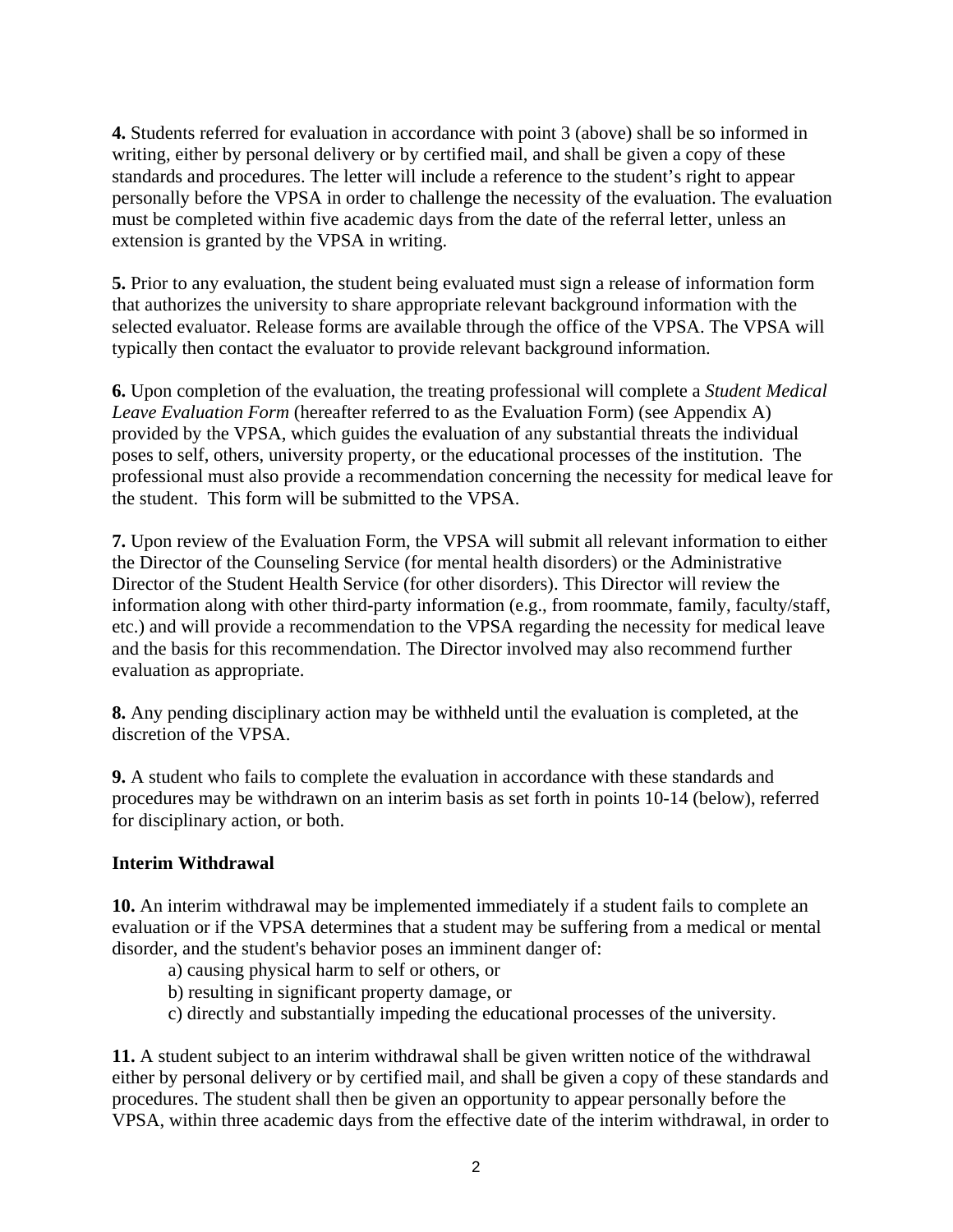review the following issues only:

a) the reliability of the information concerning the student's behavior;

b) whether or not the student's behavior meets the criteria outlined in point 10, above**;** 

c) whether or not the student has completed an evaluation, in accordance with these standards and procedures.

**12.** A student subject to interim withdrawal may be assisted in the personal appearance by a family member, a medical or mental health professional, and/or an OIT faculty/staff member. Furthermore, a student may be accompanied by legal counsel, but the role of counsel will be limited to providing legal advice to the student. Students will be expected to speak for themselves whenever possible.

**13.** Students subject to interim withdrawal and who choose to appear personally before the VPSA to contest issues relevant to the withdrawal will remain withdrawn pending a decision by the VPSA based on the interview described in point 11. The VPSA will evaluate all relevant information obtained during the student's personal appearance, and take one of three actions within three academic days:

a) cancel the Interim Withdrawal and the Involuntary Withdrawal process

b) cancel the Interim Withdrawal but proceed with the Involuntary Withdrawal process; or

c) maintain the Interim Withdrawal and proceed with the Involuntary Withdrawal process

In cases where the VPSA has decided to proceed with the Involuntary Withdrawal process (actions b and c, above) and the student continues to refuse to be evaluated, the student may be withdrawn indefinitely.

**14.** Students who have completed the above process may appeal an Interim Withdrawal decision to the university President.

#### **Informal Hearing**

**15.** Students subject to an involuntary withdrawal shall be accorded an informal hearing before the VPSA. The following guidelines will be applicable:

(a) Students will be informed of the time, date, and location of the informal hearing, in writing, either by personal delivery or certified mail, at least five academic days in advance.

(b) A summary of pertinent facts, findings and recommendations prepared pursuant to point 3 of these standards and procedures will be available for inspection by the student in the VPSA's office during normal business hours. The file will normally be available at least three academic days before the informal hearing.

(c) The informal hearing shall be conversational and non-adversarial. Formal rules of evidence will not apply. The VPSA shall exercise active control over the proceedings to avoid needless consumption of time and to achieve the orderly completion of the hearing. Any person who disrupts the hearing may be excluded.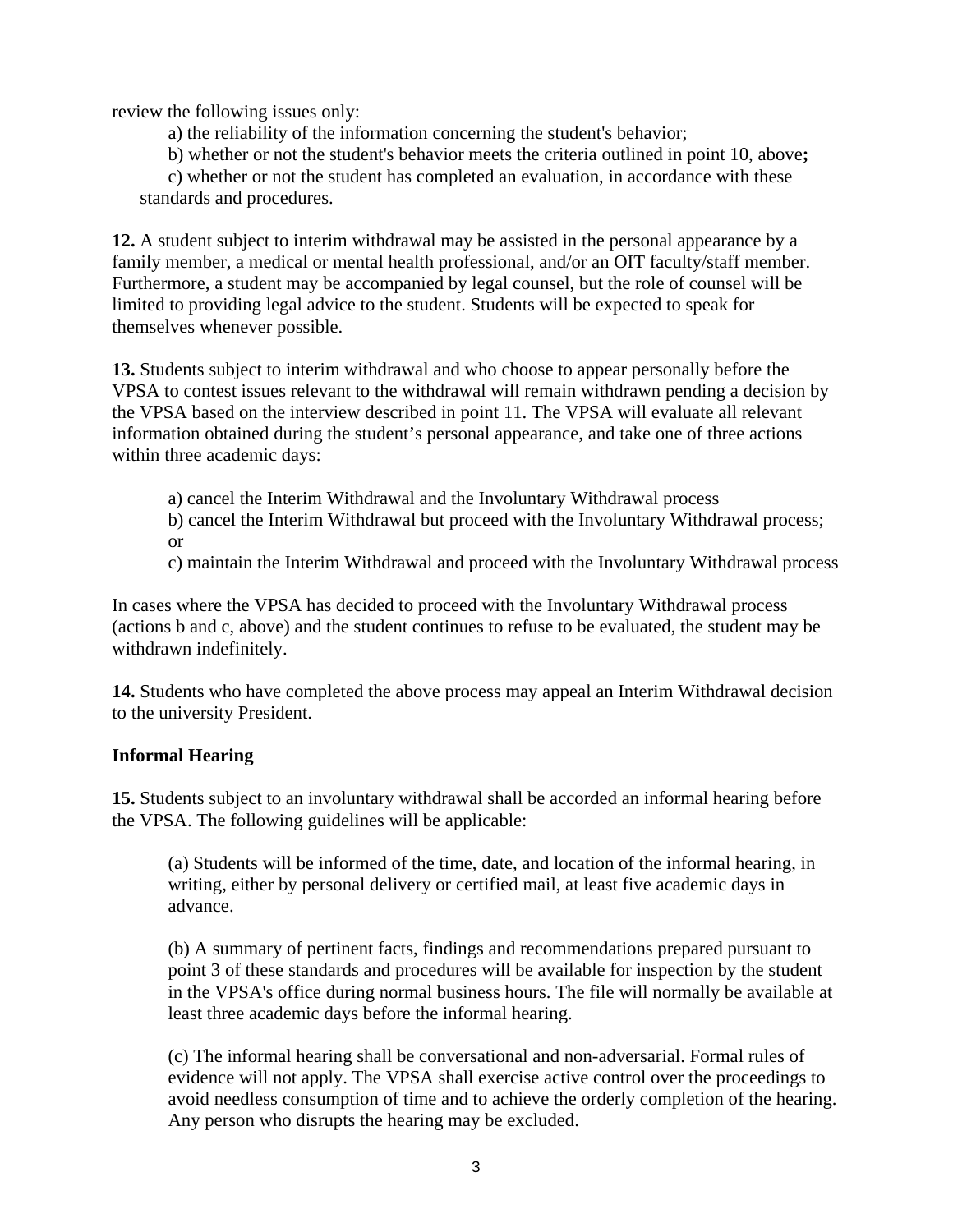(d) The student may be accompanied by a family member, a medical or mental health professional, an OIT faculty or staff member, or by another appropriate support person. Legal counsel may accompany the student, but the role of counsel will be limited to providing legal advice to the student. The university will be represented by the VPSA and at least one of the following: the Director of Counseling Services, the Administrative Director of the Student Health Service, the Director of Equal Opportunity and Affirmative Action, and the Director of Housing and Residence Life.

(e) Those assisting the student, except for legal counsel, will be given reasonable time to ask relevant questions of any individual appearing at the informal hearing, as well as to present relevant evidence.

(f)The informal hearing may be conducted in the absence of a student who fails to appear after proper notice.

(g) The medical or mental health professional who completed the Evaluation Form pursuant to point 6 may be asked to appear at the informal hearing, and to respond to relevant questions, upon request of any party, if the VPSA determines that such participation would assist in the resolution of issues in the case.

(h) The VPSA may ask and/or permit a university official to appear at the informal hearing and to present evidence in support of any withdrawal recommendation. Such evidence will not be presented by legal counsel for the university.

(i) The informal hearing shall be tape recorded by the VPSA. The tape(s) shall be kept with the pertinent case file for as long as the case file is maintained by the institution.

(j) A written decision shall be rendered by the VPSA within five academic days after the completion of the informal hearing. The written decision, which should be mailed or personally delivered to the student, shall contain a statement of reasons for any determination leading to Involuntary Withdrawal. The student should also be advised as to when a petition for reinstatement would be considered, along with any conditions for reinstatement.

(k) The decision of the VPSA shall be subject to appeal to the university President, whose decision will be final and conclusive.

#### **Deviations from Established Procedures**

**16.** Reasonable deviations from these procedures will not invalidate a decision or proceeding, as long as those deviations do not result in significant prejudice to the student's case.

\*All authority and responsibility accorded to the Vice President for Student Affairs by this policy may be delegated by the Vice President to his/her designee.

**January, 2005**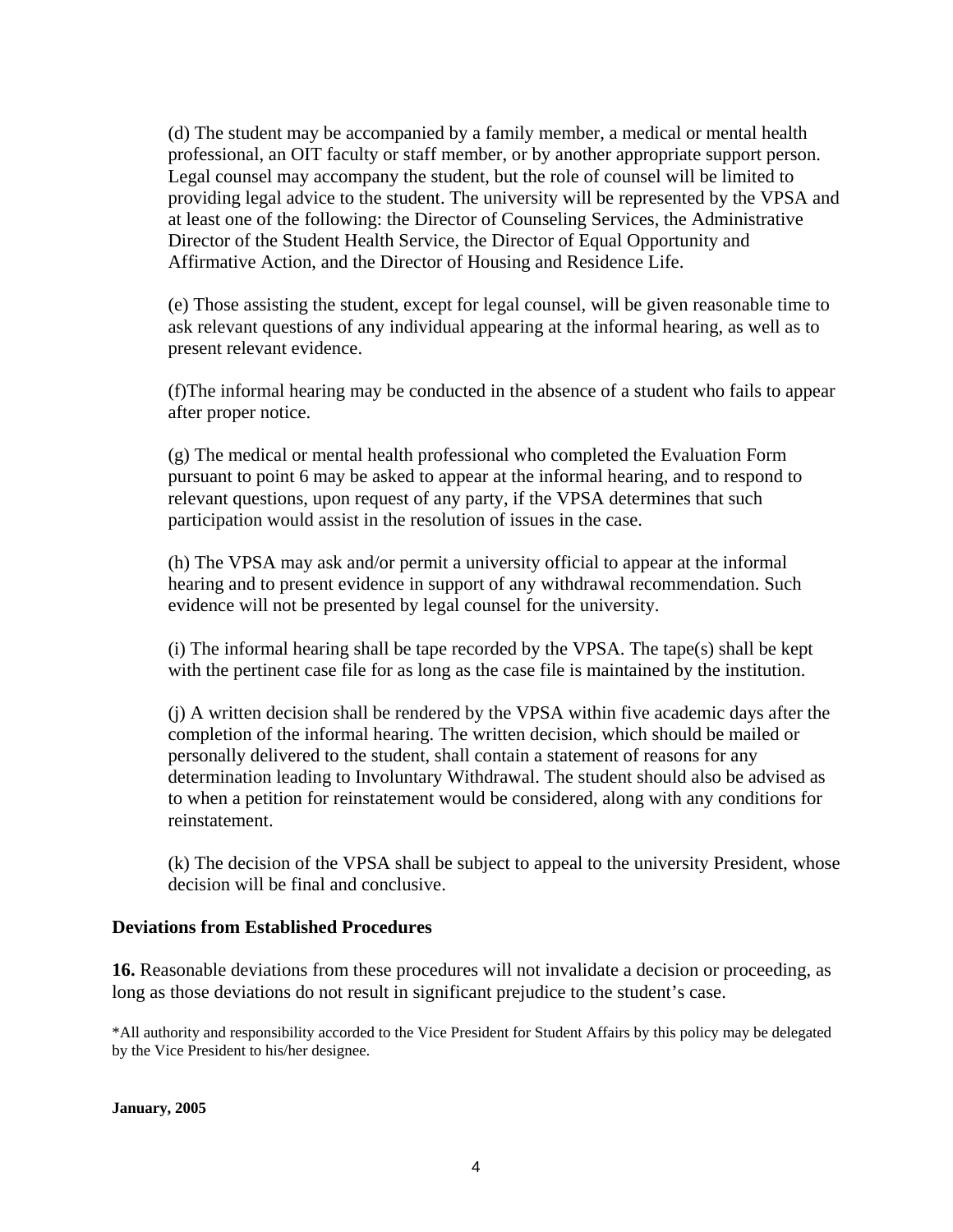## **APPENDIX A: OIT Student Medical Leave Evaluation Form**

\_\_\_\_\_\_\_\_\_\_\_\_\_\_\_\_\_\_\_\_\_\_ is a student at Oregon Institute of Technology (OIT). Based on information available to the Vice President for Student Affairs, this student may have a medical or mental health disorder, and, as a result of that disorder, be engaging in, or threatening to engage in, behavior that:

- 1) Poses a significant risk of causing physical harm to self or others; or
- 2) May result in significant property damage; or
- 3) Directly and substantially impedes the educational processes of the university.

The Vice President has required this student to receive a professional evaluation by a psychiatrist, licensed psychologist, licensed clinical social worker, psychiatric nurse practitioner, or other medical doctor (for non-psychiatric conditions) in order to determine the necessity of medical leave for the student. (Medical leave is typically granted or required in situations when a student needs time to engage in treatment or otherwise improve functioning prior to returning to his/her studies.)

Attached to this form is a summary of the college's concerns about this particular student. The evaluator should review this information prior to the evaluation. A release of information form is also attached.

Following the evaluation, this completed form (or a report containing the information requested herein) should be submitted to:

> Joe Holliday, Ed.D. Vice President for Student Affairs Oregon Institute of Technology 3201 Campus Drive Klamath Falls, OR 97601

In some cases, OIT will pay the cost for this evaluation, while in other cases the student is responsible for the cost. Please address billing questions to Kris Rich at 541 885-1011. Please address other questions to Dr. Holliday at the same phone number. Thank you for your assistance.

Name of professional conducting the evaluation: \_\_\_\_\_\_\_\_\_\_\_\_\_\_\_\_\_\_\_\_\_\_\_\_\_\_\_\_\_\_\_\_\_\_

(please print)

| Indicate occupation: | Psychiatrist                                       |  |
|----------------------|----------------------------------------------------|--|
|                      | Licenses Psychologist                              |  |
|                      | <b>Licensed Clinical Social Worker</b>             |  |
|                      | <b>Psychiatric Nurse Practitioner</b>              |  |
|                      | <b>Other Physician (Indicate Specialty, if any</b> |  |
|                      |                                                    |  |

Date of evaluation:

(form continued on reverse)